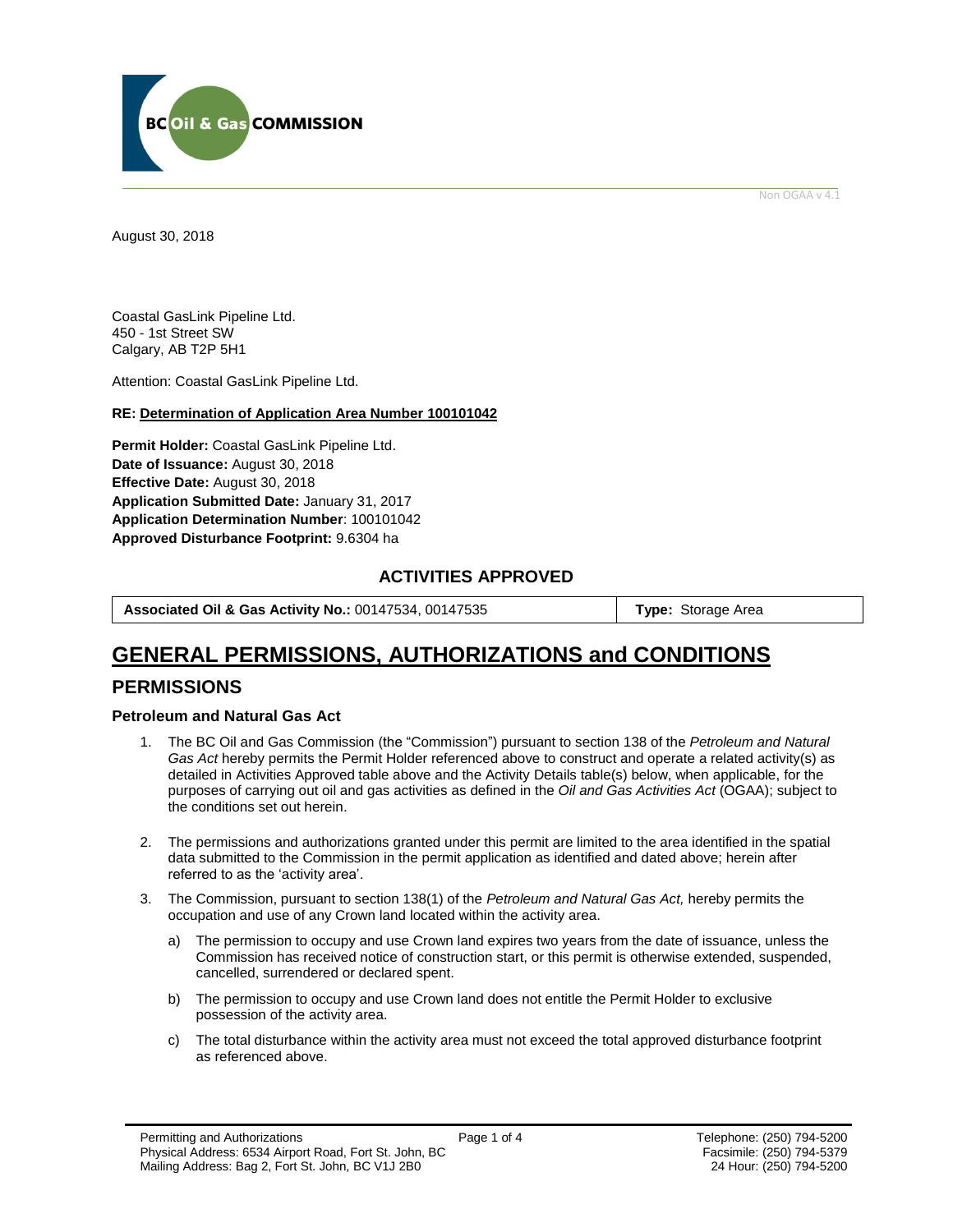### **AUTHORIZATIONS**

### **Forest Act**

4. The Commission, pursuant to section 47.4 of the *Forest Act*, hereby authorizes the removal of Crown timber from the activity area under the cutting permits associated with the Master Licence(s) as follows:

**Master Licence to Cut No.:** M02344

**Cutting Permit No.:** 14

**Timber Mark No.:** MTC010

**Total New Cut:** 9.62

**Forest District**: (DKM) Coast Mountains Natural Resource District

**Region:** Interior

5. The cutting permits are deemed spent upon the submission of the post-construction plan or upon either the cancellation or expiry of the activities approved under the permit.

### **CONDITIONS**

### **Notification**

- 6. A notice of construction start must be submitted, as per the relevant Commission process at the time of submission, at least 48 hours prior to the commencement of activities under this permit.
- 7. Within 60 days of the completion of construction activities under this permit, the Permit Holder must submit to the Commission a post-construction plan as a shapefile and PDF plan accurately identifying the location of the total area actually disturbed under this permit. The shapefile and plan must be submitted via eSubmission.
- 8. At least 5 (five) working days prior to the commencement of construction, the Permit Holder must provide a notice of works to any First Nation(s) who may have Aboriginal Interests identified, as per the BC First Nations Consultative Areas Database, within the area in which the works are to occur.

### **General**

- 9. The rights granted by this permit in relation to unoccupied Crown land are subject to all subsisting grants to or rights of any person made or acquired under the *Coal Act, Forest Act, Land Act, Mineral Tenure Act, Petroleum and Natural Gas Act, Range Act*, *Water Sustainability Act* or *Wildlife Act*, or any extension or renewal of the same.
- 10. The Permit Holder must not assign, sublicense or permit any person, other than its employees, contractors or representatives, to use or occupy any Crown land within the activity area without the Commission's written consent.
- 11. The Permit Holder must ensure that the activity area is maintained in a condition so as to minimize hazards, including but not limited to hazards associated with storage of materials and equipment.
- 12. The Permit Holder must ensure that the activity area is free of garbage, debris and unused equipment.

### **Environmental**

- 13. Construction activities must not result in rutting, compaction or erosion of soils that cannot be reasonably rehabilitated to similar levels of soil productivity that existed on the activity area prior to the construction activities taking place.
- 14. Any temporary access must be constructed and maintained in a manner that provides for proper surface drainage, prevents pooling on the surface, and maintains slope integrity.
- 15. The Permit Holder must make reasonable efforts to prevent establishment of invasive plants on the activity area associated with the related activities set out in the Activities Approved table above resulting from the carrying out of activities authorized under this permit.
- 16. Following completion of construction associated with the associated activities set out in the Activities Approved table above, the Permit Holder must, as soon as practicable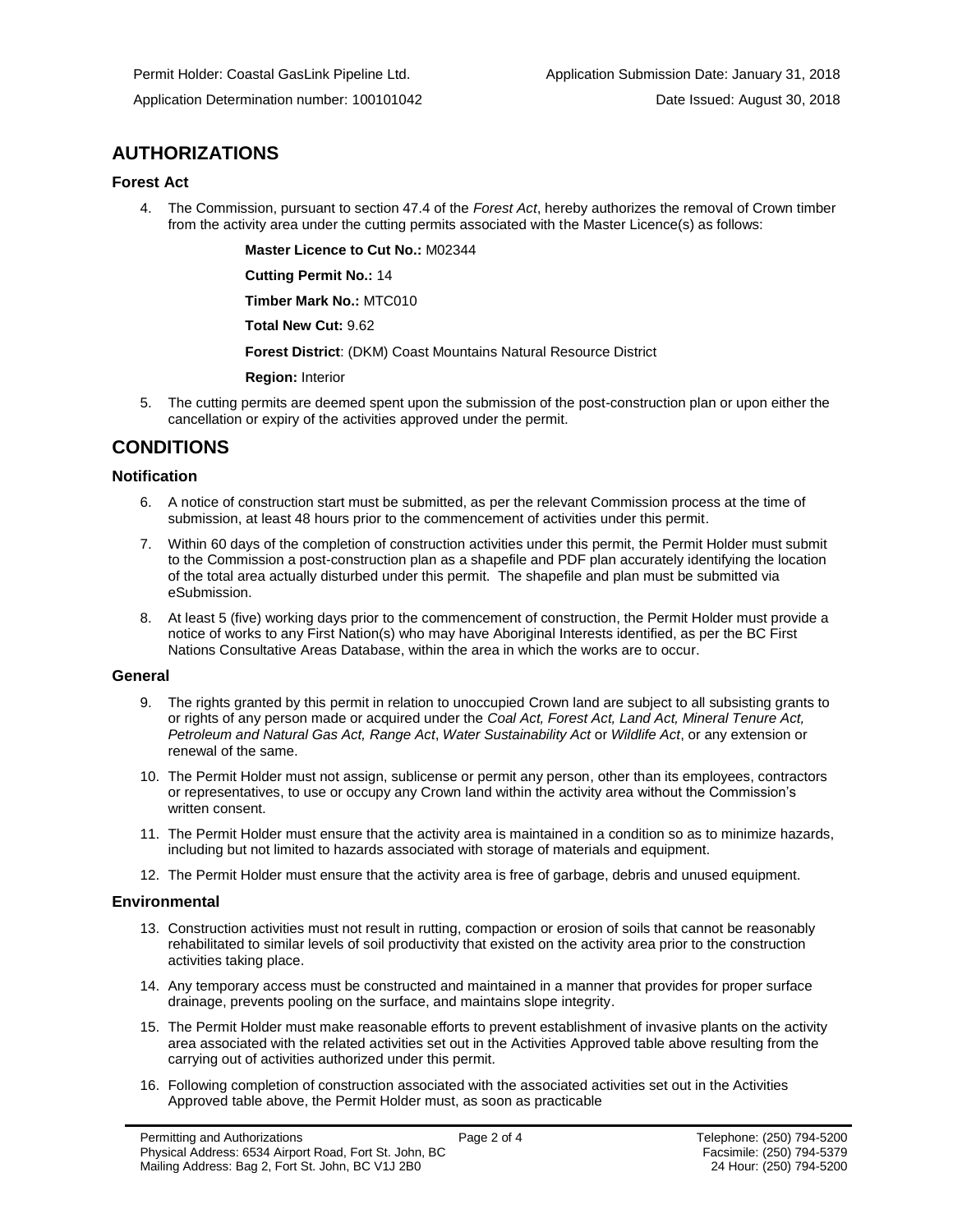Application Determination number: 100101042 Date Issued: August 30, 2018

- a) decompact any soils compacted by the activity;
- b) if natural surface drainage pattern was altered by the carrying out of the activity, the Permit Holder must restore, to the extent practicable, to the drainage pattern and its condition before the alteration; and
- c) re-vegetate any exposed soil on the activity area including, where necessary, using seed or vegetative propagules of an ecologically suitable species that
	- (i) promote the restoration of the wildlife habitat that existed on the area before the oil and gas activity was begun, and
	- (ii) stabilize the soil if it is highly susceptible to erosion.
- d) Following completion of construction activities authorized herein, any retrievable surface soils removed from the activity area must be redistributed so that the soil structure is restored, to the extent practicable, to its condition before the activity was begun.
- 17. The permit holder must not undertake construction or significant maintenance activities within the riparian reserve zone of any stream, wetland or lake.
- 18. Following completion of the construction activities authorized herein, the permit holder must restore riparian management areas disturbed by activities to the ecological trajectory that existed on the site prior to the disturbance taking place.
- 19. The Permit Holder must ensure that the activities authorized under this approval do not result in any deleterious materials being deposited into a stream, wetland or lake.

### **Clearing**

- 20. The Permit Holder is permitted to fell any trees located on Crown land within 1.5 tree lengths of the activity area that are considered to be a safety hazard according to *Workers Compensation Act* regulations and must be felled in order to eliminate the hazard. Trees or portions of these trees that can be accessed from the activity area without causing damage to standing timber may be harvested.
- 21. The holder of the cutting permit must pay to the government, stumpage and any waste billing determined in accordance with the terms of this authorization.
- 22. The authorized cutting permit does not grant the Permit Holder the exclusive right to harvest Crown timber from the activity area. Authority to harvest some or all of the timber may be granted to other persons. The Permit Holder's right to harvest timber applies to any timber found on the site at the time they undertake harvesting activities.
- 23. All harvested Crown timber must be marked with the cutting permit's associated timber mark.
- 24. Any waste assessments applied under the Master Licence to Cut are subject to the merchantability specifications and monetary waste billing requirements in the Provincial Logging Residue and Waste Manual specific to the region associated with the cutting permit authorization.
- 25. Stumpage for Cutting Permit No. 14 will be calculated in accordance with the Interior Appraisal Manual as amended from time to time.

### **Archaeology**

- 26. An Archaeological Impact Assessment (AIA) is required for the proposed development area prior to any development activities taking place.
- 27. An AIA report must be submitted to the Commission as soon as practicable.
- 28. If artifacts, features, materials or things protected under section 13(2) of the Heritage Conservation Act are identified the permit holder must, unless the permit holder holds a permit under section 12 of the Heritage Conservation Act issued by the Commission in respect of that artifact, feature, material or thing:
	- a) immediately cease all work in the vicinity of the artifacts, features, materials or things;
	- b) immediately notify the Commission and the Archaeology Branch of the Ministry of Forests, Lands and Natural Resource Operations
	- c) refrain from resuming work in the vicinity of the artifacts, features, materials or things except in accordance with an appropriate mitigation plan that has been prepared in accordance with the